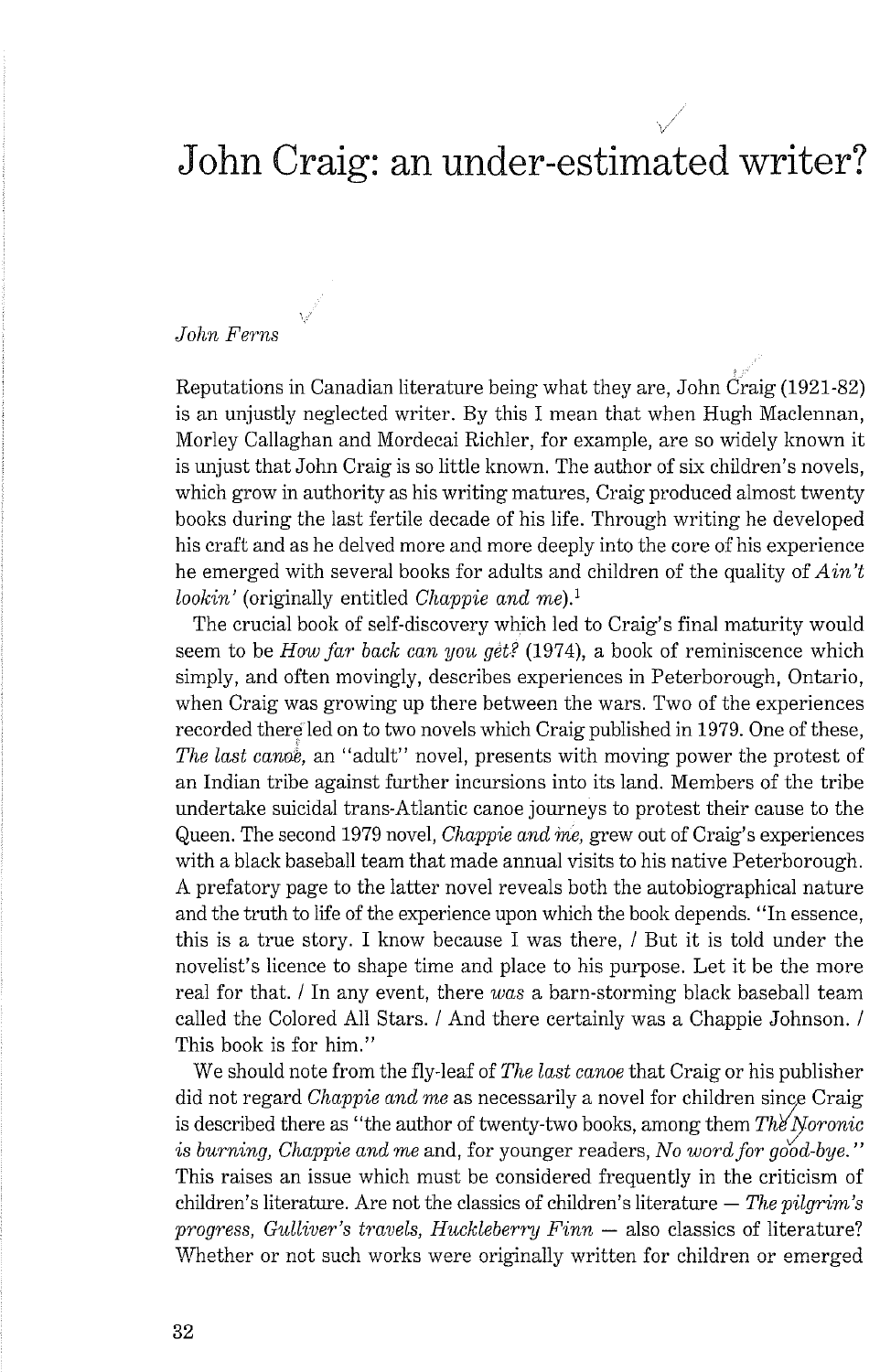later as works enjoyed by children, by virtue of their quality they became classic works of universal appeal. *Ain't lookin' (Chappie and me)* is a work of this kind, like W.O. Mitchell's *Who has seen the wind?* Though written about a relatively young person and presenting reality from his point of view, each of these books can be read with both enjoyment and profit by young and old alike.

In my judgement *Ain't lookin'* is Craig's best novel whether for adults or children (better even than *The last canoe* because of its stronger movement towards life). It is worth a thorough critical assessment. It will be useful to move toward such an assessment via a brief discussion of the earlier Craig novels which he regarded as "books for younger readers."

John Craig's first book, *Wagons west*<sup>1</sup>(1955), was a novel for children. It describes the journey that a wagon train of families makes along the Oregon  $train$ . The usual adventure experiences occur  $-$  conflicts with Indians, a snake, and a threatened drowning in rapids  $-$  before the family establishes a new home in the West. The journey parallels the young protagonist Dick's increasing sense of maturity; he learns to ride, and his learning to shoot saves his sister from a rattle-snake. Craig's simple style, which becomes a strength as his moral concern deepens, courts banality in the early children's novels. Yet, even there, we see the seeds that will bear fruit later. Of the fearful Mr. Treacher we learn that "even though you had to laugh at Mr. Treacher sometimes, Dick knew he was a good man at heart and could be counted on to do his part" (p. 28). At its best, *Wagons west* can be characterised as a simple account of a young boy's growing up.

*The long return*<sup> $(1959)$  is both a development from and an improvement upon</sup> *Wagons west.* Here a young Upper Canadian, Thad Cameron, is captured by a roving band of Indians and after living with them and learning their ways he escapes. After many adventures he is reunited happily with his family. The writing in this second children's novel is more vivid and the handling of adventure and narrative more supple and assured than in the first book. Craig improves as a writer here as he begins to master his craft. We also see him initiate the concern which is central to  $A\dot{m}'t$  lookin'  $-$  the clash of two races and the possibility of human relationship between them. In *The long return,*  although Thad grows to love and respect the Indians, he naturally wishes to regain his freedom and return to his parents. His sojourn with the Indians is used primarily as a means of developing our awareness of Indian ways and of presenting Craig's central subject  $-$  the need to create a relationship of trust between people of different backgrounds. Unfortunately our sympathy for the Indians is somewhat compromised by their initial kidnapping of Thad.

The relationship between white man and Indian is central again in Craig's third children's novel, *No word for good-bye (1969).* Here two boys, one Indian, the other white, strike up a friendship during one summer. Their friendship is challenged by a false charge of theft against the Indian boy's brother, a theft which the boys discover to be the work of two white roughs. Simultaneously,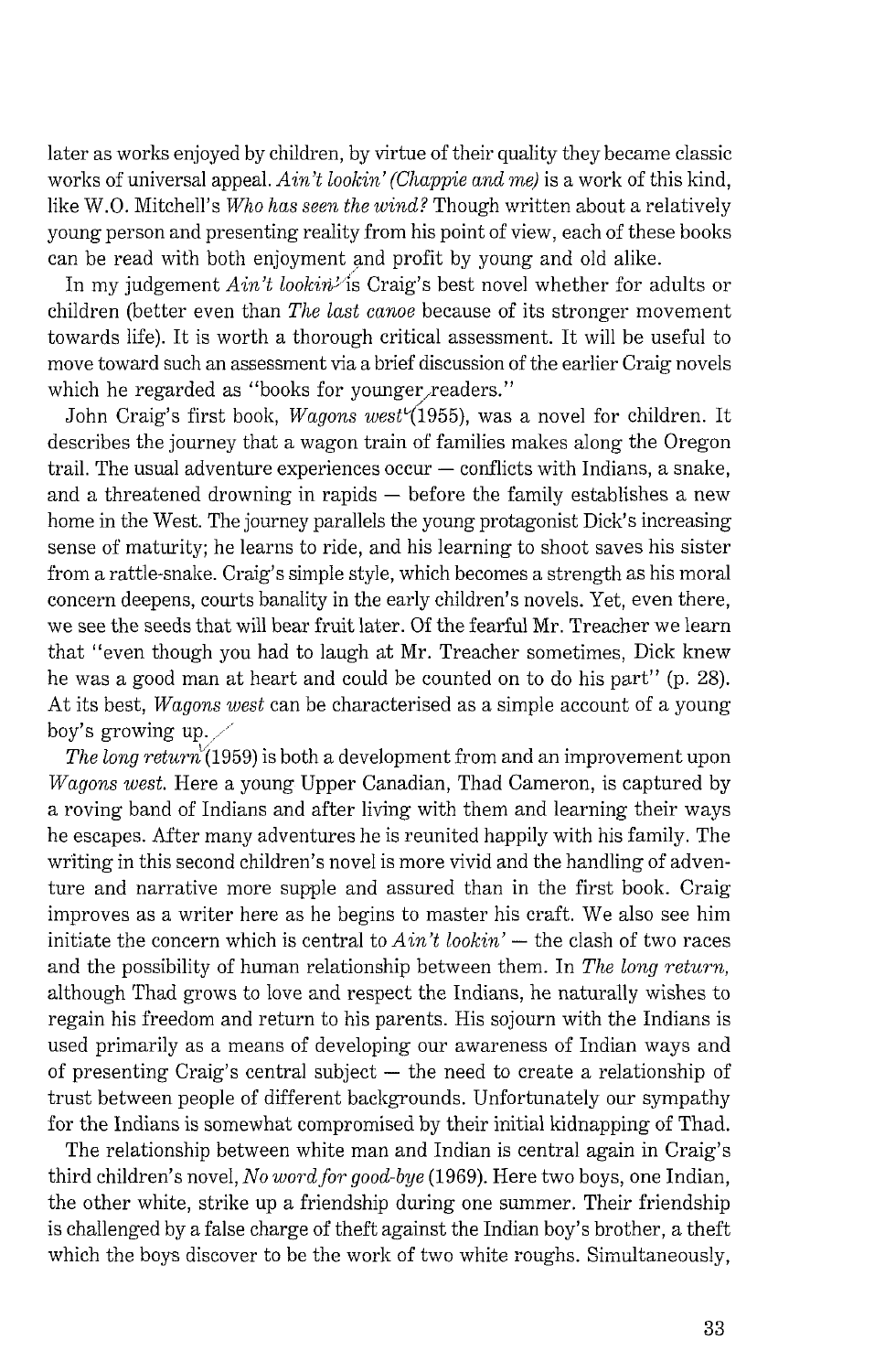the Indians are being driven from their land. Craig's essential concern, here, is with injustice, with the way in which the weak are oppressed in our society. Though the Indian boy's brother is freed, the Indians nevertheless do not remain on their land. When the white boy goes back to the lake resort at Thanksgiving, his Indian friend has gone, and their summer friendship ends in separation. Craig is no sentimentalist; he realises that not all social ills can be cured.

Confirmation that interracial relationships are the central means that Craig employs to present the need for sound human relationships generally is found in his fourth children's novel, *Who wants to be alone?* (1974), originally published as *Zach* in 1972. Here loneliness is the inevitable consequence of the central character Zach's discovery that he is, perhaps, the sole survivor of a particular Indian tribe. He leaves a reservation in Ontario to search through North America in an effort to discover his lost tribe. What he comes to recognise, however, is that personal relationships are more important than tribal relationships.

This is John Craig's essential point about life. Human beings (whether weak or strong) find meaning and reality (if they find it at all) in relationships with other human beings. This is what Zach learns and it is also what the athletes discover in his fifth "juvenile" novel, *The wormburners* (1975). The sense of team-spirit or group relationship is stressed here as a way of showing what can be achieved by an "under-privileged" group if it works together in a genuine way. *The wormburners* stresses the importance of the poor athletes' belief in themselves which gives them the courage to go out and raise money to support their journey to the national championships and to do well in them. Determination and conviction are important qualities to Craig.

All Craig's major concerns find their best and fullest expression in his final children's novel, *Ain't lookin'* (1983). What is heart-warming and impressive in John Craig is his straight-forward, intelligent humanity, his simple, uncalculating sincerity and truthfulness, qualities which characterise North American life and literature at their best. John Craig's direct championship of simple human verities and virtues is what helps make him more important than many other Canadian writers. The concern we find in *Ain't lookin'* with the need for loving relations between man and woman, and between black and white, is the same concern we find in *Huckleberry Finn* and *Who has seen the wind?*, a concern which characterises the central, moral tradition of the North American and English novel. *Ain't lookin'* adds life to that tradition and that is John Craig's most important achievement.

*Ain't lookin'* presents Joe Giffen from Trentville, Ontario, riding the rails in late June 1939. He has lost his father, grandfather and girl-friend and has discovered that he will never make the big leagues as a baseball player. One of Joe's childhood pleasures has been accompanying his father (the scorer for the local team) to see Chappie Johnson's Colored All Stars play their annual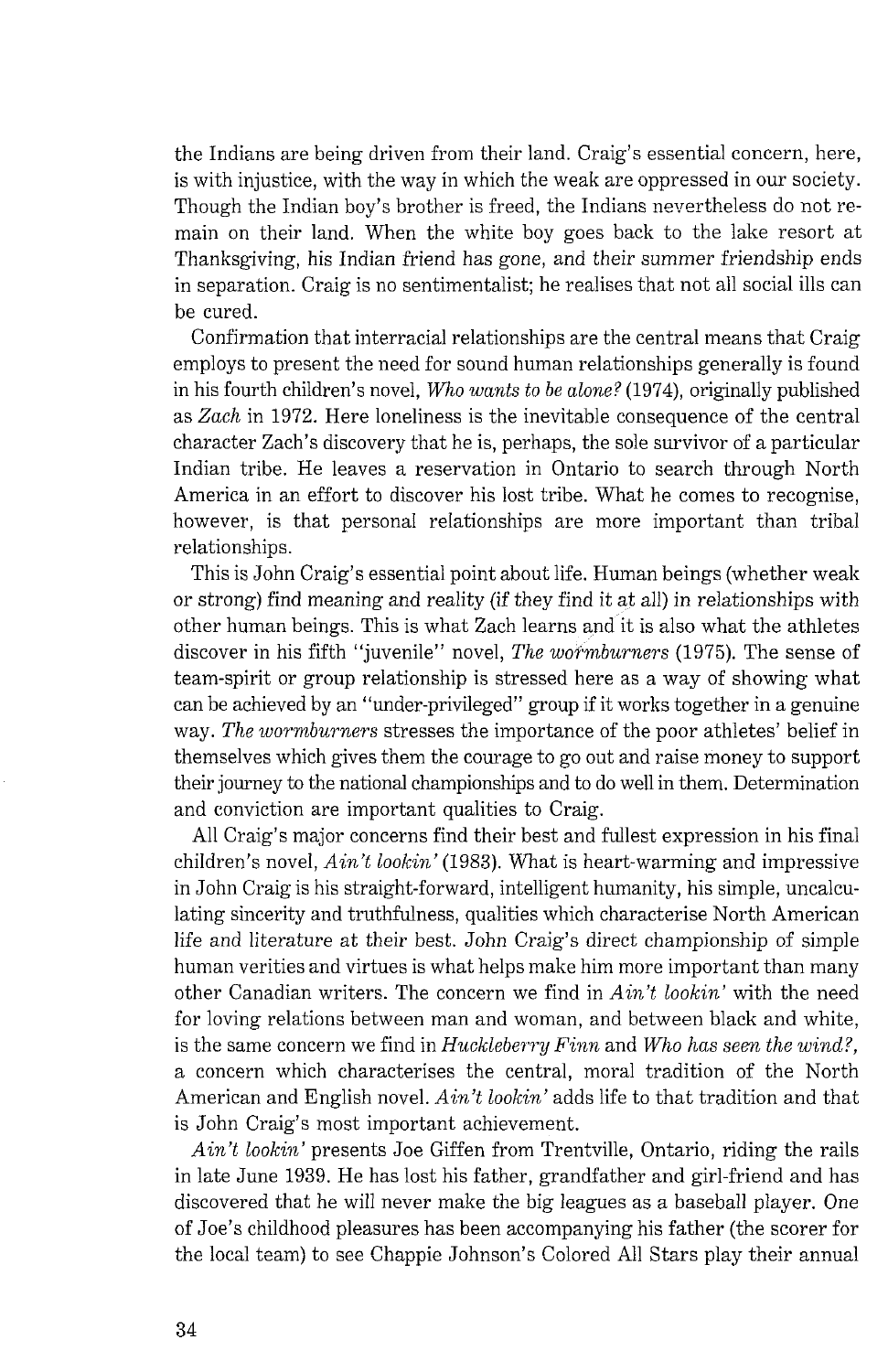game against Trentville. Chappie's team, in the days before blacks were allowed to play in the major white leagues, combines excellent baseball with comic "reams" to entertain the fans of the teams they can beat so easily. It is Depression employment for Chappie's genuine All Stars, many of whom, unknown to white baseball fans, are superior to major league white players.

When Joe Giffen arrives in Alcona, Manitoba, it is to discover that Chappie Johnson's All Stars are playing there. Chappie needs a first baseman. Joe gets his opportunity to play but must don lampblack to hide his white face. Thus he discovers what it is to be a black in the North America of the 1930s. For two months, as Europe moves towards World War 11, he tours with the team through western Canada and the northern United States following the social rules:

Don't stare at any white woman. Don't ask to be given a haircut. Don't contest for space on the sidewalks. Don't sit down on a stool and try to order a beer or a bowl of soup. Know your place. (p. 90)

Though John Craig's prose verges, at times, on the journalistic, he sketches in the atmosphere of the late thirties with simple economy: "Trentville had been hard hit by the Great Depression. A third of the men were on relief. ... Nobody turned down overtime in the summer of 1933" (pp. 5, 8). Craig's eye for significant detail finds that bleakness is reflected in the condition of local baseball grounds:

Never painted, the wood was weathered to a bleached grey; the bench seats were slivery despite all the forms who had squirmed and shifted over them; and the tarpaper-covered roof sagged in both directions like Monday morning clothes lines hung with winter underwear. (p. 6)

In Manitoba Joe sees the Depression ending, but still the threat of frost denies the harvest. Images of cold and warmth are central to the novel's human as well as natural movement. We see the cold of race prejudice and finally of war set against the warmth of human love and the team spirit that characterises Chappie's All Stars, and we know that John Craig's feelings rest with human sharing in loving relationships. Joe notes as he is denied a glass of water and a bite to eat at an Alcona minister's door: "Funny about that: when they'd had hardly anything themselves, most would share it with you; but now that times were getting better, people were becoming more possessive, more protective of what they had" (p. 19).

Joe, however, follows his father who'd "never done an unkind thing in his life" and was "both right and honest" (pp. 23, 24). In Chappie Johnson, he finds a second father. (We think of Abel Magwitch in *Great expectations.)*  Becoming a blue-eyed black, Joe is faced with a crisis of identity: "Where had Joe Giffen gone? What had become of me?" (p. 36) "The world I somehow found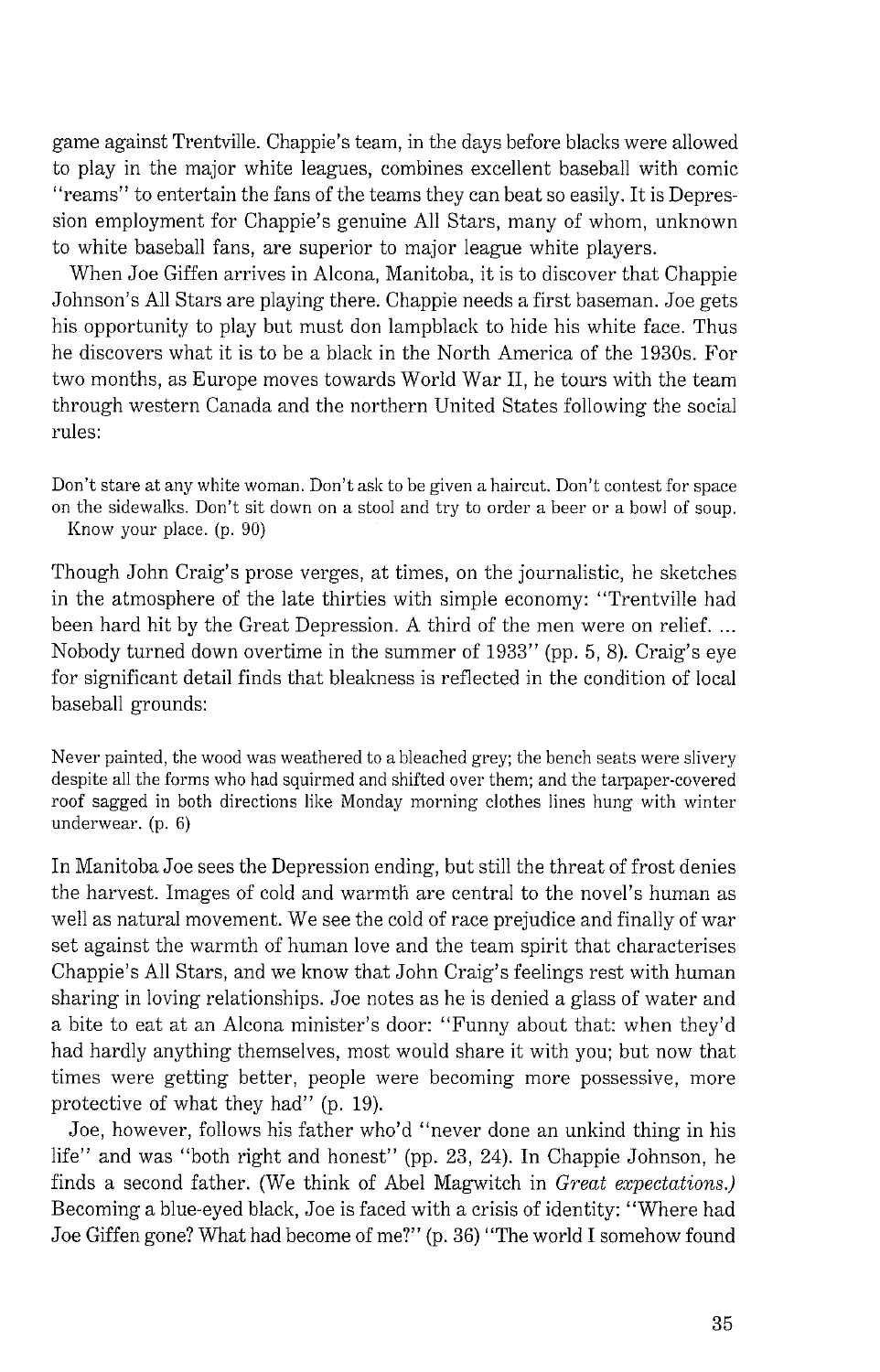myself part of was completely foreign to me, as alien as life on some other planet" (p. 47). Indeed, Joe soon learns that racial prejudice cuts two ways. There are places where whites cannot go; whites cannot eat with blacks. On his first night with the team, Joe sits stubbornly on the bus determined that if he cannot eat with the team behind the restaurant he won't eat at all. His teammates kindly bring him back some food in a bag.

Living with the team, Joe learns that Buck Yancey, for example, is better educated than Joe had imagined black men to be. Buck is self-educated and he and Joe discuss the relative merits of *The red badge of courage* and *All's quiet on the western front.* We see from their discussion how literary judgements are necessarily judgements about life. " 'The real question is: who teaches you to want to read, to learn?' I thought about my father. 'Yes, there has to be someone.' " (pp. 52-53). Buck has read Marx and he and Joe discuss poverty, society, revolution and war. Joe later notes of Buck that the more he becomes involved in discussion, the more natural his speech becomes (p. 109).

The novel itself shifts naturally from the serious to the comic and back again. A wonderfully amusing episode concerns the attempt of fat catcher B.G. Pickett to ride a horse. The horse charges through the team's sleeping camp before dumping B.G. Pickett in the river; the episode ends thus:

The episode with the horse behind us, there was a kind of gentleness in that mecca of rolling pasture land with the fringe of woods around it, and it was easy to forget the harsh emptiness that lay just beyond the trees. . . . On the All Stars everybody shared and everybody took turns. (p. 59)

It is "harsh emptiness" that Joe Giffen must finally confront and overcome. Sharing, of course, generates the human warmth that animates Craig's sense of human life at its best: "It was always warm where the All Stars were, and wherever that might be was Chappie's home — as they were his life'' (p. 70). The stress is upon interrelationships. Yet Chappie needs all his intelligence to keep himself and his team going, whether it involves tipping a border guard or standing up to a cheating gas attendant or a smarmy mayor who tries to underpay him. Here Chappie has counted every spectator at the game. " 'Countin' the people.' 'Oh, I doesn't,' Chappie said, ' 'cept when I knows I can't trust the man' " (p. 76).

Joe shares the black ball players' sense of pride when Joe Louis defeats Tony Galento. "They took part in it in different ways and to different degrees, according to their temperaments, but it was spontaneous, a shared thing, a unifying thing, a joyous thing" (p. 78). But the racial prejudice is a continual threat to the shared warmth of team spirt. Race prejudice is cold, yet "as real as frost in October" (p. 90). When Joe meets a beautiful white girl in Hobblin, Minnesota, on the evening of a rained-out game after he has washed off his lampblack in order to spend some time on his own, he discovers "passion and tenderness" (p. 101). Later, the team returns to Hobblin to play the rained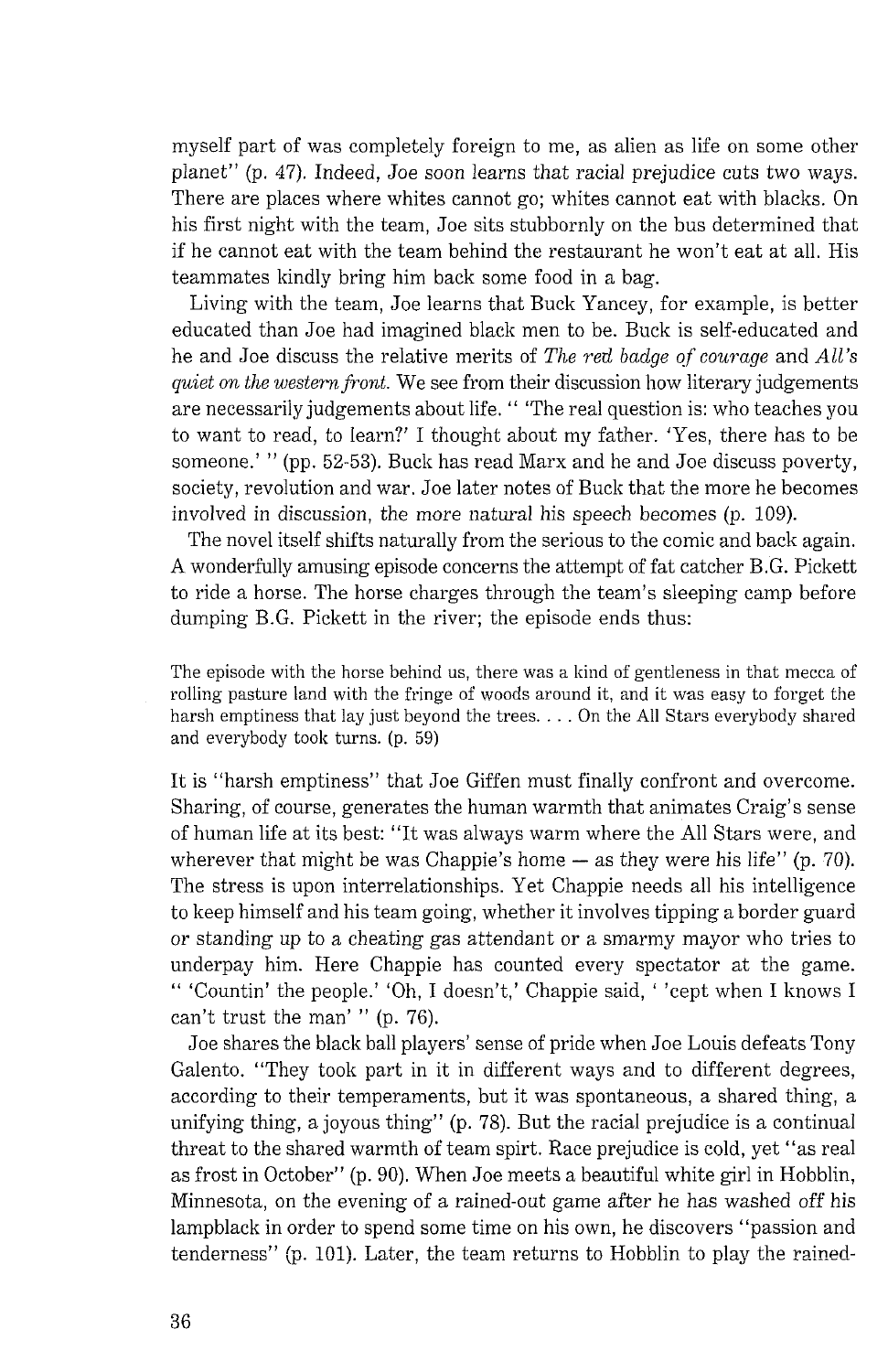out game and Joe hopes to meet Mary Lou again, only to discover that she is part of a racist group that barracks the All Stars and cheers attempts to injure them with wild pitching. The night ends with the team defending themselves with baseball bats against the white hooligans. The sudden switch in Mary Lou's character from tender lover to racist is too sudden and is, in my judgement, one of the few flaws in the novel.

Not all is prejudice and Craig provides us with a couple of convincing instances of white authority behaving with justice and generosity. In Appleton, Wisconsin, Joe's cap flies off during a game and the fans recognise that he is not a black man. The local sheriff arrests him for fraud but Circuit Court Judge Wilbur Clay Calhoun dismisses the charge on the grounds that the term Colored All Stars does not speclfy a particular colow. Again, after a twister in Saskatchewan in which two of Chappie's players are injured, Dr. Wendel Amys tends them and has to have a fairly nominal charge pressed on him.

Following the injuries, Chappie has to play outfield himself; fifty-four years old and suffering from angina, he drops a catch. "Go back to the bushes, Johnson!" (p. 192) a spectator shouts and Chappie replies, "How far back can you get?" (p. 193). It's important to note here that this is the title of John Craig's reminiscence about his early days in Peterborough (surely the Trentville of the novel) and it suggests the importance of the remark not only for Chappie, but also for John Craig. For, in the novel, Craig reaches beyond a concern with race relations to explore the nature of the essential relations between men and women.

The relationship with Mary Lou was a false start, both for Joe Giffen and for John Craig as novelist. We come to realise that the novel's central concern is Joe's healing of the wounds caused by his father's death, his first girl friend's rejection, the awareness that he will never become a top 'ball player and finally his rejection of Mary Lou. We see that what Joe really needs to assuage his bitterness is a permanent and secure relationship with a good woman. This he finds at the end of the novel with Ellen Marshall.

Ellen watches Joe play in Illinois on Saturday, September 2nd 1939, the Labour Day week-end on which World War I1 breaks out. She and Joe discover love, as war is declared (Hardy's "In Time of 'The Breaking of Nations' " comes to mind here) and many of Joe's problems are resolved:

*Utter peace, the only sounds, apart from our own, coming from the gurgling water, the fluttering leaves, the waving grass, the scolding chipmunks, the birds. A borrowed interlude, a time out of time.* . . . *Who was she, and who was I, and how had it come about*  that we found ourselves alone together on the banks of that little river? (p. 220)

Joe discovers a basis for his life in Ellen's love, but the war and the All Stars' migration south confront him with a dilemma. "There was just the feeling that it was time to go home, to be home . . . duty or patriotism. Truthfully, I both mistrusted and resented the feeling. But it was there" (p. 233).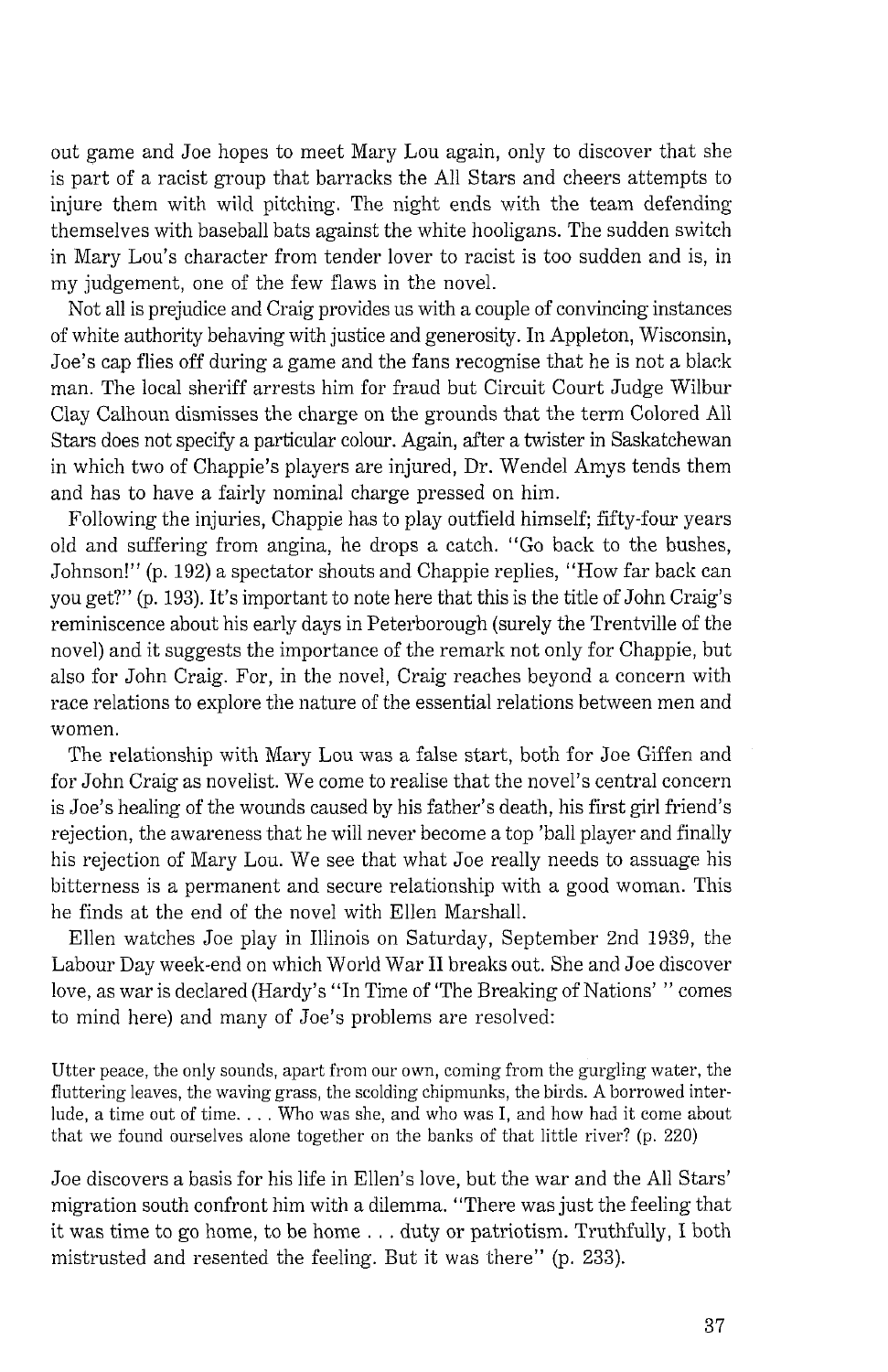Joe says good-bye to Chappie. Chappie's last words to Joe, "Oh, we'll keep goin' long as we can . . . long as they let us" and "We'll run 'cross you somewheres, the Stars and me  $\ldots$ , It ain't that big a world" (pp. 243, 245) acknowledge the presence both of larger realities and the prospect of human meetings. Chappie's "we" and "they" suggest larger realities while "the Stars and me" suggests an ideal of unity that the world is not too large to deny.

John Craig has written a simple, humorous and moving novel that stresses the need for human relationships that are both personally complete and socially harmonious. In the face of war, John Craig writes a novel about the need for human love and social harmony.

Enjoyable as a baseball novel for children,  $A$ *in't lookin'* is deceptively simple, yet sounds a deep note of real and sincere human concern that convinces us of John Craig's importance. As a contemporary Canadian writer, he deserves much more recognition than his serious and humorous works have yet received. Let us hope that literary criticism will eventually do him justice. It is our responsibility as critics to cherish the green shoots of life in literature in order to overturn the view that imaginative literature will never appear again. John Craig's  $A\in$ <sup>*it lookin'* is a genuine green shoot.</sup>

#### NOTES

<sup>1</sup>John Craig. *Ain't lookin'* has been published by Scholastic-TAB, Richmond Hill, Ontario. 1983. 247 pp. \$2.95 paper. ISBN 0-590-71181-4. This book was first published by Dodd, Mead, New York, 1979, as *Chappie and me.* 

#### A JOHN CRAIG BIBLIOGRAPHY.

#### JUVENILES:

*UTn,go?is ,toest.* Illustrated by Stanley Wyatt. Toronto: Dent, 1955; London: Dent, and New York: Dodd Mead, 1956.

The long return. Illustrated by Robert Doremus. Toronto: McClelland and Stewart, and Indianapolis: Bobbs Merrill, 1959.

*No word for good-bye.* Illustrated by Harri Aalto. Toronto: Peter Martin Associates, 1969; New York: Coward McCann, 1971; revised edition illustrated by Leoung O'Young. The Booli Society of Canada Limited, 1978.

Zach. New York: Coward McCann, 1972; London: Gollancz, 1973: as *Who wants to be nlo~ae?* New York: Scholastic, 1974.

*The wormburners.* New York: Scholastic, 1975.

*Chappie and me. New York: Dodd Mead, 1979: as <i>Ain't lookin'*. New York: Scholastic. 1983.

#### NOVELS:

*The pro.* Toronto: Peter Martin Associates, 1968: as *Power play*. New York: Dodd, Mead, 1973.

*In council rooms apart.* New York: Putnam, 1971.

If you want to see your wife again . . . . New York: Putnam, 1971; London: Cassell, 1973.

*Sz~pe?,-d?~de.* New York: Warner, 1974.

*The clearing.* London: Constable, 1975.